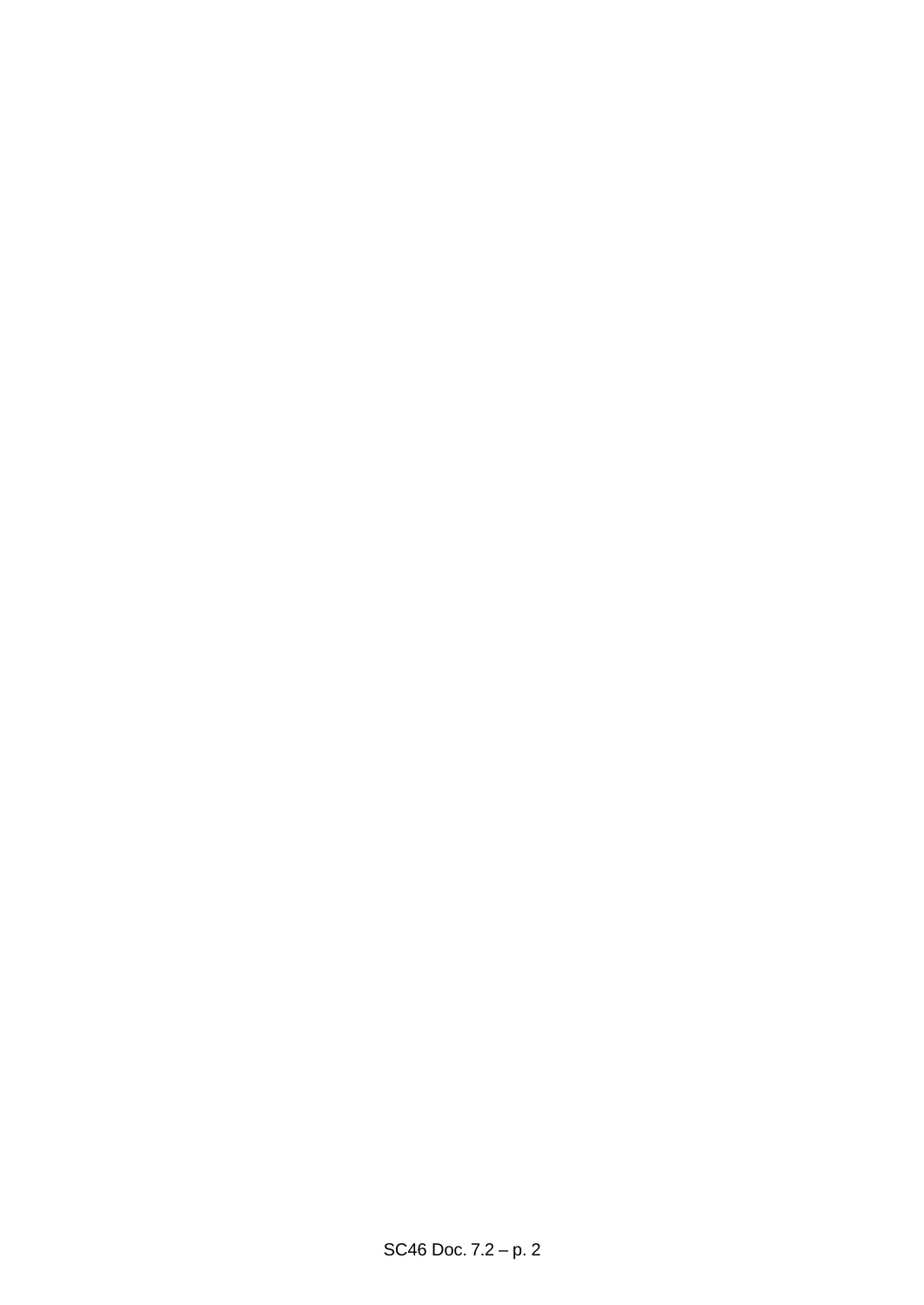# FIRST DRAFT OF THE PROVISIONAL AGENDA FOR CoP12

CoP12 Doc. 3

# CONVENTION ON INTERNATIONAL TRADE IN ENDANGERED SPECIES OF WILD FAUNA AND FLORA

\_\_\_\_\_\_\_\_\_\_\_\_\_\_\_\_\_\_\_\_

Twelfth meeting of the Conference of the Parties Santiago (Chile), 3-15 November 2002

**Strategic and administrative matters** 

ADOPTION OF THE AGENDA (provisional Agenda)

Opening of the meeting

Opening ceremony

Welcoming addresses

Strategic and administrative matters

- 1. Rules of Procedure
- 2. Election of Chairman and Vice-Chairmen of the meeting and of Chairmen of Committees I and II
- 3. Adoption of the Agenda
- 4. Adoption of the Working Programme
- 5. Establishment of the Credentials Committee
- 6. Report of the Credentials Committee
- 7. Admission of observers
- 8. Matters related to the Standing Committee
	- a) Report of the Chairman
	- b) Election of new regional and alternate regional members
- 9. Financing and budgeting of the Secretariat and of meetings of the Conference of the Parties
	- a) Financial report for 2000 and 2001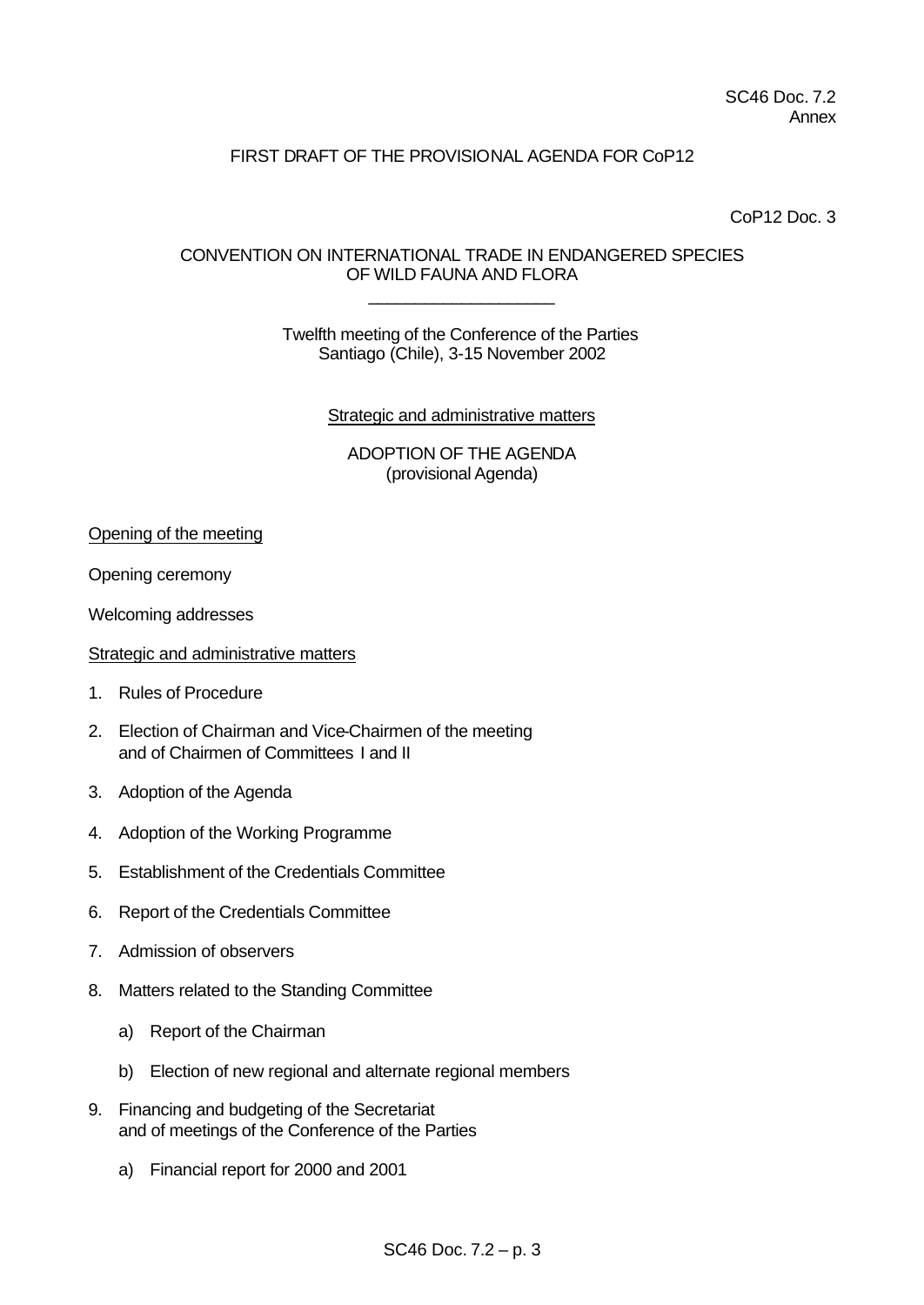- b) Estimated expenditures for 2002
- c) Budget for 2003-2005 and Medium-term Plan for 2003-2007 (including: new assessment rates based on the UN scale of assessment; proposed change to the currency used; and revision of Terms of Reference for the administration of the Trust Fund to reflect the need to provide flexibility to the Secretary-General to transfer funds between budget lines)
- d) External funding
- 10. Committee reports and recommendations
	- a) Animals Committee
		- i) Report of the Chairman
		- ii) Election of new regional and alternate regional members
	- b) Plants Committee
		- i) Report of the Chairman
		- ii) Election of new regional and alternate regional members
	- c) Nomenclature Committee report
- 11. Identification Manual (Resolution Conf. 11.19)
- 12. Implementation of the Action Plan of the Convention
- 13. Outcome of the World Summit on Sustainable Development and the discussion on International Environmental Governance: consequences for CITES
- 14. Economic instruments and trade policy
- 15. Financing of the conservation of species of wild fauna and flora (Decisions 11.8, 11.78, 11.79,11.129 and 11.130)

Interpretation and implementation of the Convention

Review of Resolutions and Decisions

16. Revision of Resolutions and Decisions [Article XII, paragraph 2 (h); Decision 11.136; Action Plan point 1.11.1]

#### Regular and special reports

- 17. Report on national reports required under Article VIII, paragraph 7, of the Convention
	- a) Annual reports (Resolution Conf. 11.17; Decisions 11.33 to 11.37 and 11.156)
	- b) Biennial reports (Decision 11.38)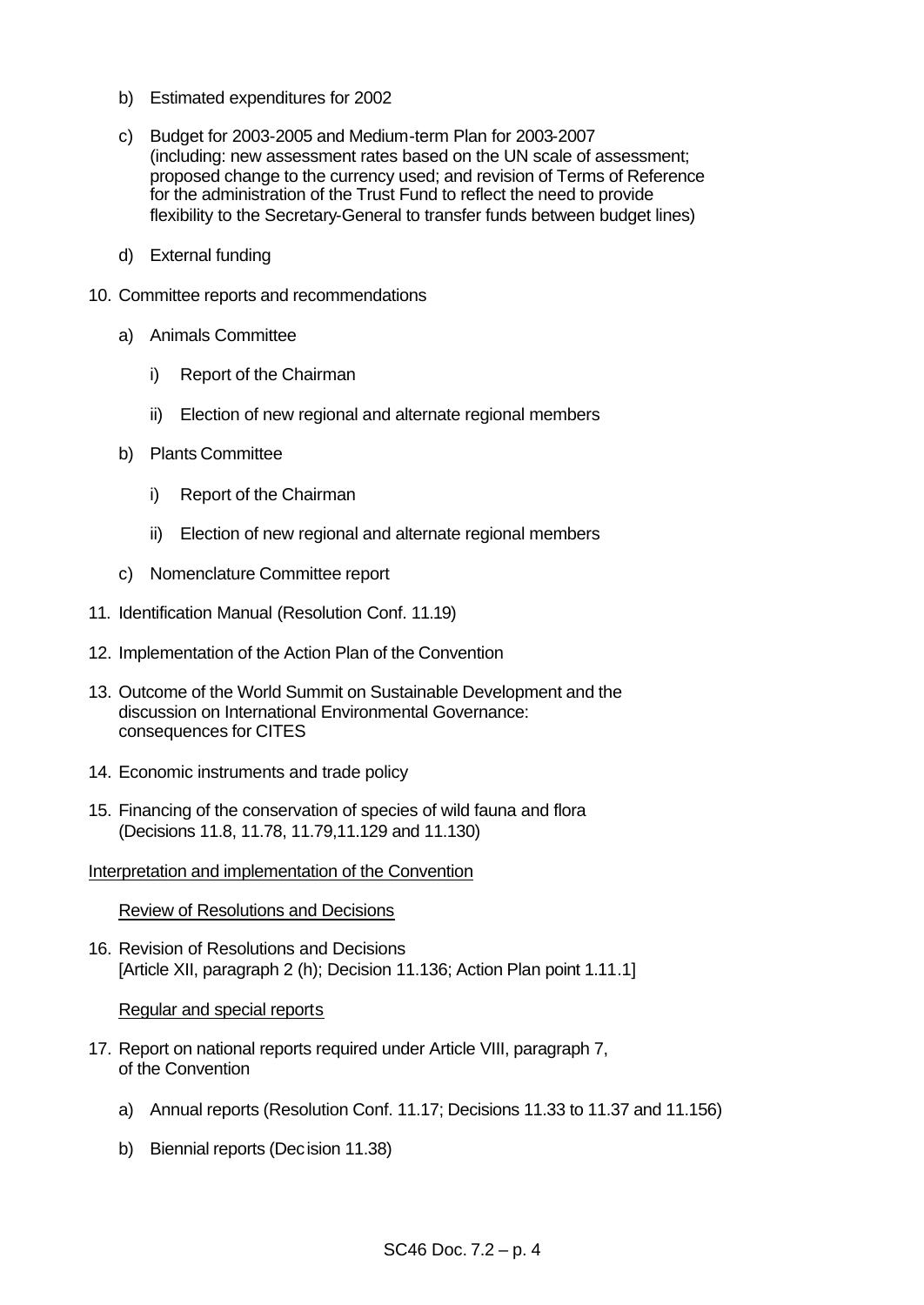- 18. Appendix-I species subject to export quotas
	- a) Leopard (Resolution Conf. 10.14)
	- b) Markhor (Resolution Conf. 10.15)
- 19. Exports of vicuña wool and cloth (Resolution Conf. 11.6)
- 20. Transport of live animals (Resolution Conf. 10.21)

General compliance issues

- 21. Review of compliance with the Convention (Resolutions Conf. 10.3 and 11.3; Decision 11.137)
- 22. National laws for implementation of the Convention (Resolution Conf. 8.4; Decisions 11.15 to 11.21, 11.77 and 11.132)

#### Species trade and conservation issues

- 23. Trade in bear specimens (Resolution Conf. 10.8; Decision 11.80)
- 24. Conservation of and trade in tigers (Resolution Conf. 11.5; Decisions 11.82, 11.140 to 11.148)
- 25. Conservation of elephants and trade in elephant specimens [Resolution Conf. 10.10 (Rev.)]
	- a) Illegal trade in ivory and other elephant specimens
	- b) Illegal hunting in elephant range States
- 26. Conservation of and trade in rhinoceroses (Resolution Conf. 9.14)
- 27. Conservation of and trade in musk deer (Resolution Conf. 11.7; Decisions 11.57, 11.83, 11.92 and 11.149)
- 28. Conservation of and control of trade in Tibetan antelope (Resolution Conf. 11.8)
- 29. Conservation of sturgeons: revision of Resolution Conf. 10.12 (Rev.)
- 30. Conservation of seahorses and other members of the family Syngnathidae (Decisions 11.97 and 11.153)
- 31. Biological and trade status of *Harpagophytum* (Decision 11.111)
- 32. Conservation of *Swietenia macrophylla*: report of the Mahogany Working Group (Decision 11.4)
- 33. Implementation of Resolution Conf. 8.9 (Rev.)
	- a) Report from the Secretariat [Resolution Conf. 8.9 (Rev.); Decisions 11.95, 11.96 and 11.98]
	- b) Revision of Resolution Conf. 8.9 (Rev.)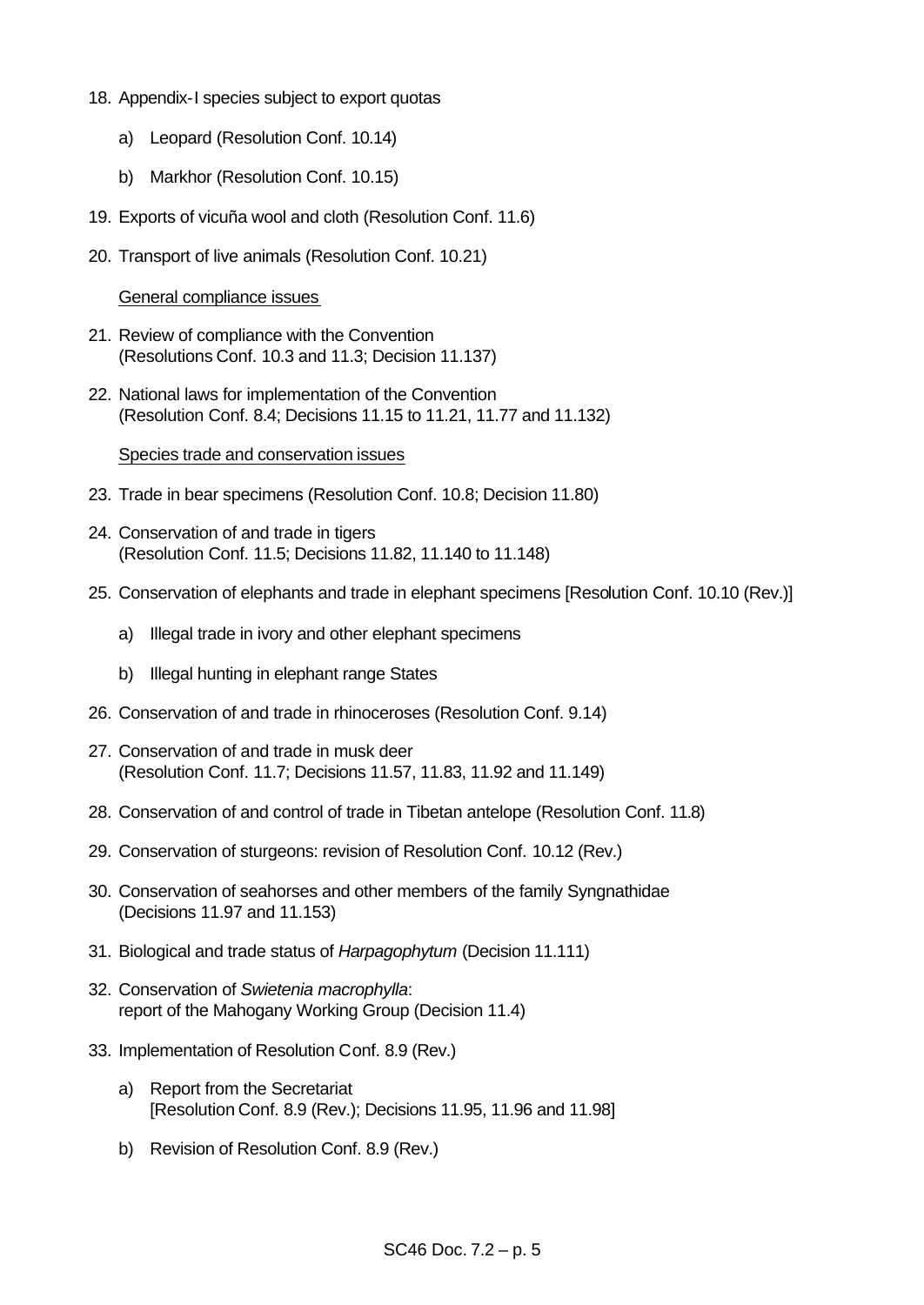## Trade control and marking issues

- 34. Universal labelling system for the identification of caviar (Decision 11.162)
- 35. Trade in time-sensitive research samples (Decisions 11.87 and 11.103)
- 36. Movement of sample reptile skins and other related products (Decision 11.164)
- 37. Trade regimes for timber species (Decision 11.155)

## Exemptions and special trade provisions

- 38. Trade in personal effects
- 39. Operations that breed Appendix-I species in captivity for commercial purposes
	- a) List of species subject to Resolution Conf. 11.14 (Decisions 11.101 and 11.163)
	- b) Relationship between *ex situ* breeding operations and *in situ* conservation (Decision 11.102)

## Amendment of the Appendices

- 40. Criteria for amendment of Appendices I and II (Resolution Conf. 9.24)
- 41. Amendment of the Appendices with regard to populations
- 42. Annotations for medicinal plants in the Appendices (Decision 11.118)

#### Other themes and issues

- 43. Bushmeat (Decision 11.166)
- 44. Trade in traditional medicines (Decision 11.165)
- 45. Publicity materials (Decision 11.131)
- Consideration of proposals for amendment of Appendices I and II
- 46. Proposals to amend Appendices I and II
	- a) Proposals resulting from the periodic review by the Animals and Plants Committees (note Decision 11.116)
	- b) Ranching proposals
	- c) Proposals including export quotas (note Resolution Conf. 9.24 Annex 4, para. D)
	- d) Other proposals